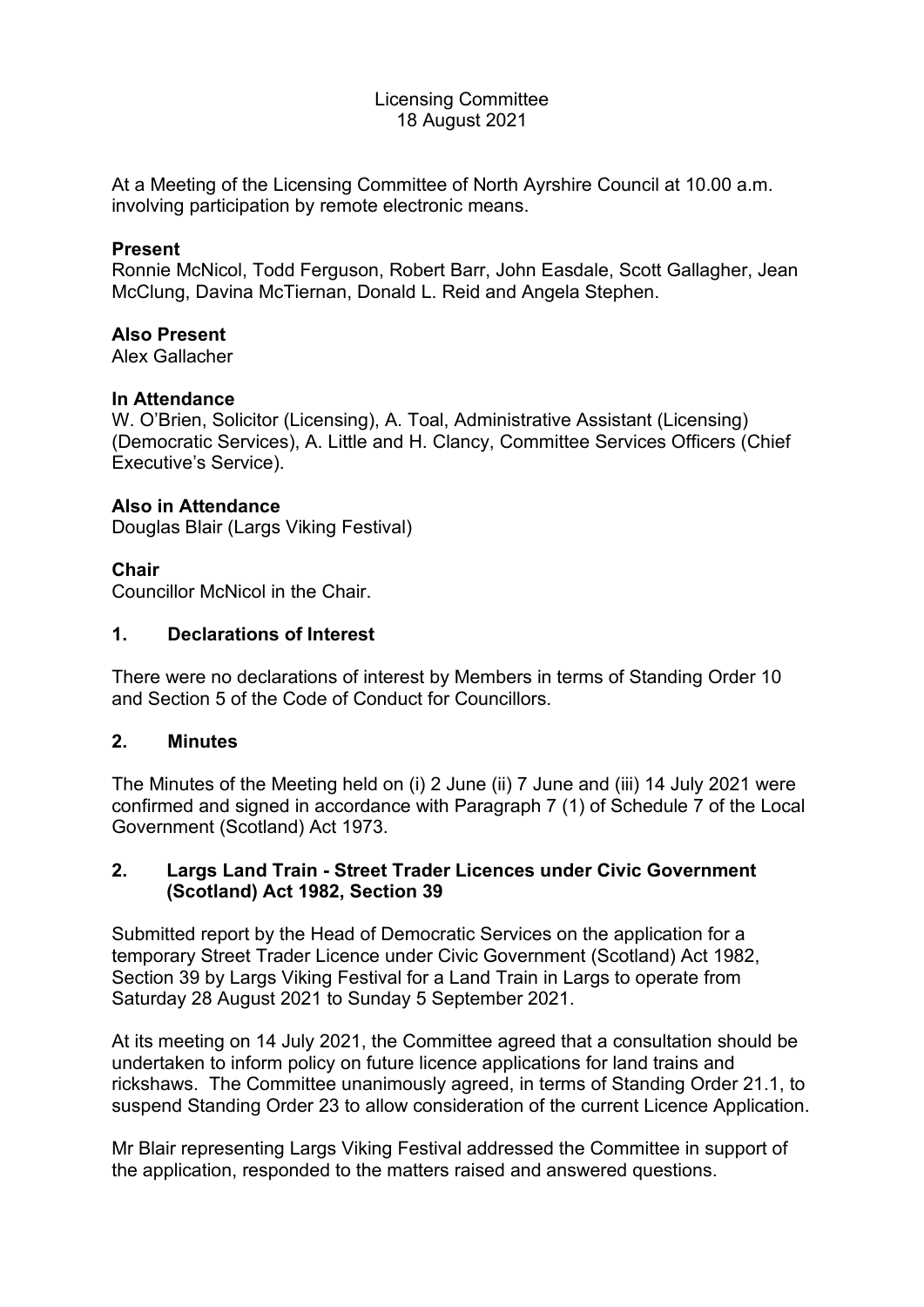Councillor Easdale, moved that, the committee grant the application for a trial period. There being no seconder, the motion fell.

Councillor Barr, seconded by Councillor McNicol moved that the Committee refuse the application on the grounds that the Premises to be used were unsuitable for their proposed use, in terms of Civic Government (Scotland) Act 1982, Schedule 1, Paragraph 5(3)(c). There being no amendment the motion was declared carried, Councillor Easdale abstaining.

# **3. Exclusion of the Public**

The Committee resolved, under Section 50A(4) of the Local Government (Scotland) Act 1973, to exclude from the Meeting the press and the public, for Agenda Item 5 (Civic Government (Scotland) Act 1982 and other Licensing Statutes: Licensing Matters) on the grounds that they involved the likely disclosure of Exempt Information as defined in Section 50J of, and Schedule 7A to, the Local Government (Scotland) Act 1973.

The 'Exempt Information' concerned is information of the type described in one or more of Paragraphs 3, 6, 14 and 15 of Part 1 of Schedule 7A to the Act:

- 3. "Information relating to any particular applicant for, or recipient or former recipient of, any service provided by the authority."
- 6. "Information relating to the financial or business affairs of any particular person (other than the authority)."
- 14. "Any action taken or to be taken in connection with the prevention, investigation or prosecution of crime."
- 15. "The identity of a Protected Informant" where "Protected Informant" is defined in Part III as a person who informs the Local Authority about a past, present or future crime, breach of statutory duty, breach of planning control, or nuisance."

## **4. Civic Government (Scotland) Act 1982 and other Licensing Statutes: Licensing Matters**

Submitted report by the Head of Democratic Services on hearings to be determined and applications for the grant or renewal of licences, consents and permits, on hearings and on other matters, under the Civic Government (Scotland) Act 1982 and other Licensing legislation.

# **Appendix B: Applications for Licences/Renewal of Licences**

## **4.1 TDL/00064 (New): Samuel Dean**

The Committee agreed, on the basis of the information presented, to proceed to a Hearing in terms of Paragraph 4(2) of Schedule 1 of the Civic Government (Scotland) Act 1982.